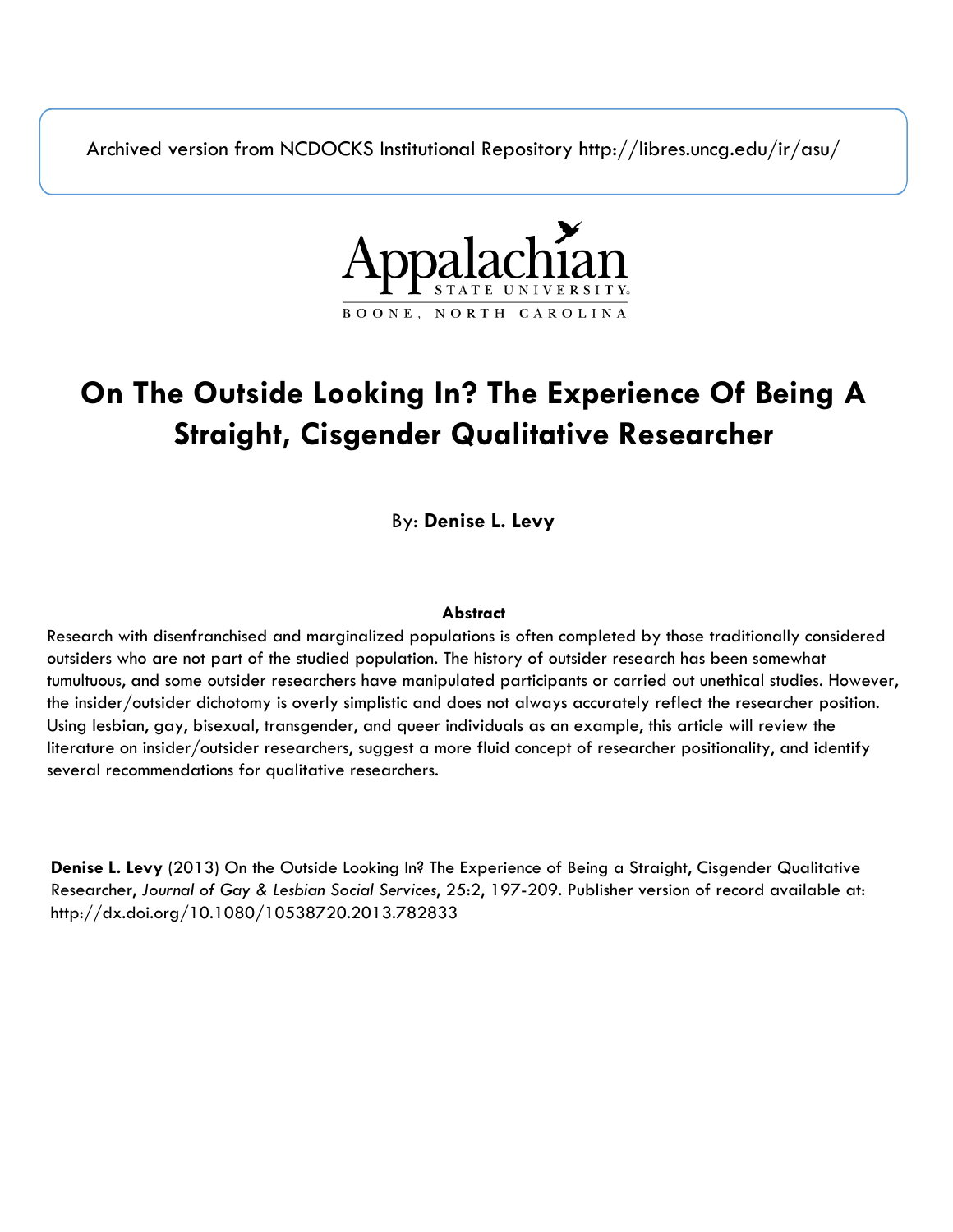

## **Journal of Gay & Lesbian Social Services**

Publication details, including instructions for authors and subscription information: <http://www.tandfonline.com/loi/wgls20>

## **On the Outside Looking In? The Experience of Being a Straight, Cisgender Qualitative Researcher**

Denise L. Levy<sup>a</sup>

<sup>a</sup> Appalachian State University , Boone , North Carolina Published online: 22 May 2013.

**To cite this article:** Denise L. Levy (2013): On the Outside Looking In? The Experience of Being a Straight, Cisgender Qualitative Researcher, Journal of Gay & Lesbian Social Services, 25:2, 197-209

**To link to this article:** <http://dx.doi.org/10.1080/10538720.2013.782833>

### PLEASE SCROLL DOWN FOR ARTICLE

Full terms and conditions of use:<http://www.tandfonline.com/page/terms-and-conditions>

This article may be used for research, teaching, and private study purposes. Any substantial or systematic reproduction, redistribution, reselling, loan, sub-licensing, systematic supply, or distribution in any form to anyone is expressly forbidden.

The publisher does not give any warranty express or implied or make any representation that the contents will be complete or accurate or up to date. The accuracy of any instructions, formulae, and drug doses should be independently verified with primary sources. The publisher shall not be liable for any loss, actions, claims, proceedings, demand, or costs or damages whatsoever or howsoever caused arising directly or indirectly in connection with or arising out of the use of this material.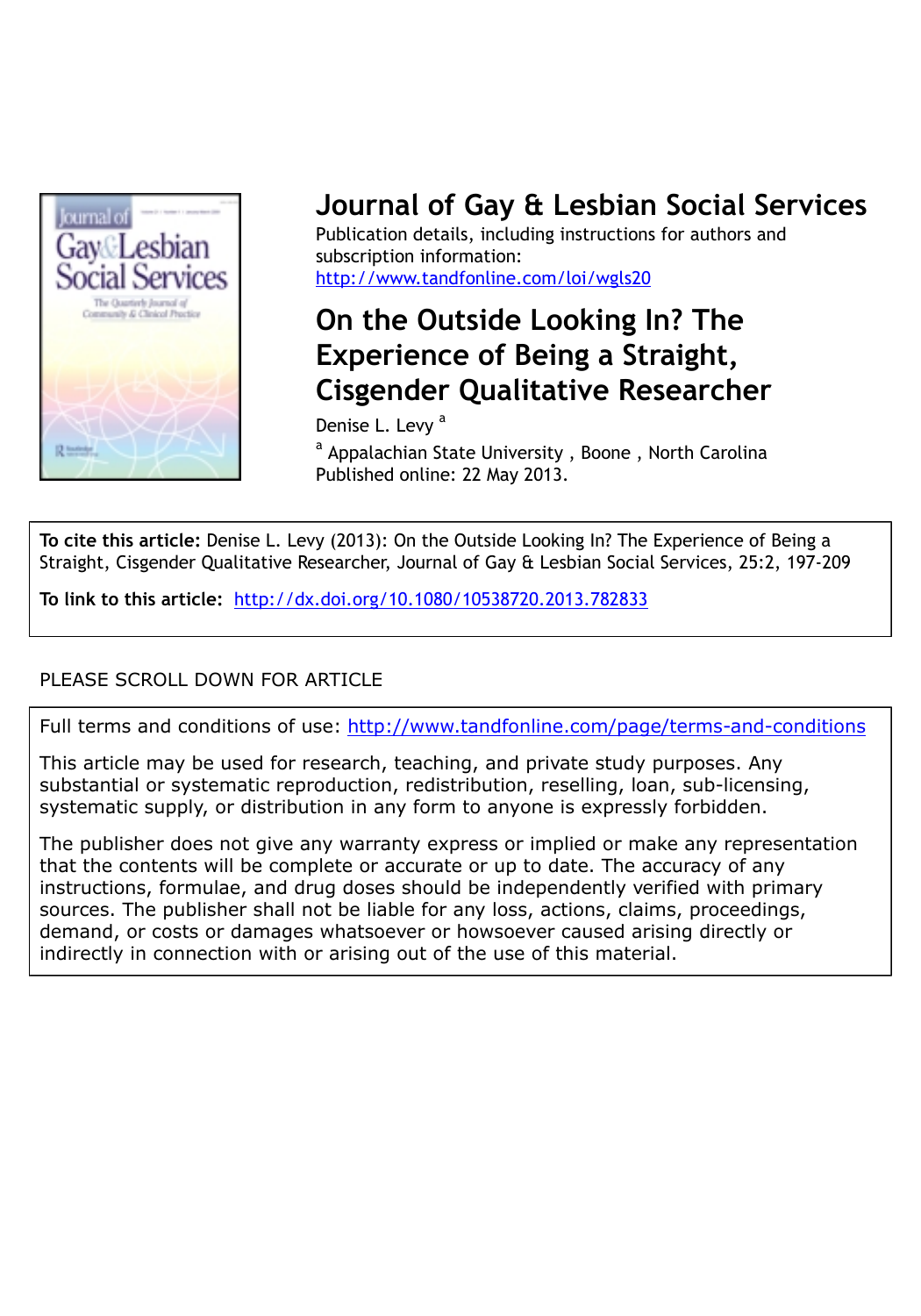### **On the Outside Looking In? The Experience of Being a Straight, Cisgender Qualitative Researcher**

DENISE L. LEVY

*Appalachian State University, Boone, North Carolina*

*Research with disenfranchised and marginalized populations is often completed by those traditionally considered outsiders who are not part of the studied population. The history of outsider research has been somewhat tumultuous, and some outsider researchers have manipulated participants or carried out unethical studies. However, the insider/outsider dichotomy is overly simplistic and does not always accurately reflect the researcher position. Using lesbian, gay, bisexual, transgender, and queer individuals as an example, this article will review the literature on insider/outsider researchers, suggest a more fluid concept of researcher positionality, and identify several recommendations for qualitative researchers.*

*KEYWORDS qualitative research, outsider, insider, sexual identity, gender identity*

#### INTRODUCTION

Research with marginalized populations spans several decades and continues to be a growing field of study. This type of research may be challenging for scholars, particularly those who are not part of their population of study (Evans, Mejia-Maya, Zayas, Boothroyd, & Rodriguez, 2001; Koller, Raffaelli, & Carlo, 2012; Nelson & Gould, 2005; Rugkasa & Canvin, 2011; Schinke, Enosse, Peltier, Watson, & Lightfoot, 2010; Silva, Goering, Jacobson, & Streiner, 2011; Warr, 2004). For instance, researchers may have difficulty accessing and developing trust with overstudied, marginalized populations. Despite these difficulties, contemporary scholars, such as those just mentioned, utilize reflection, discussion, and collaboration to address challenges that arise.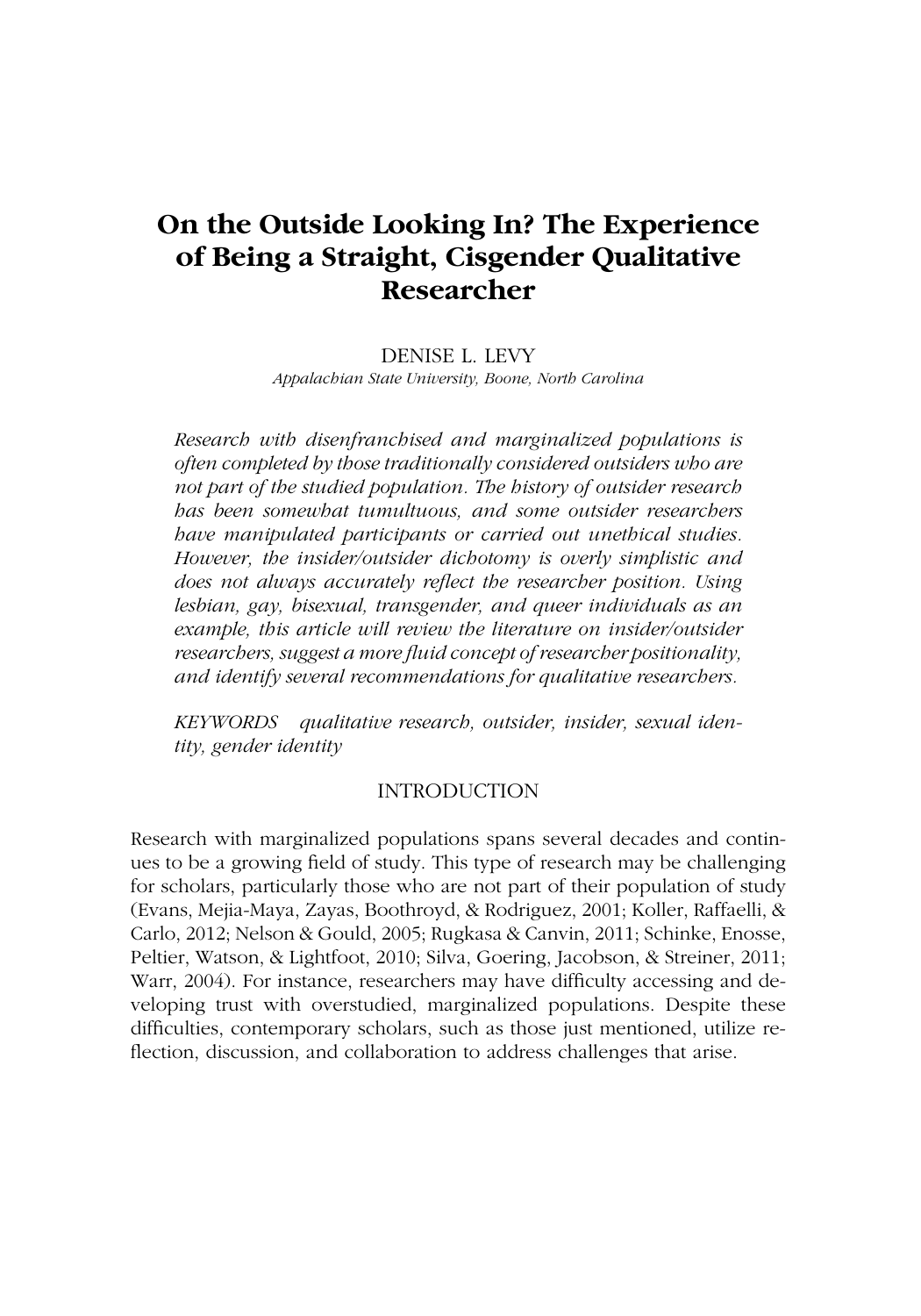Although researchers today may consider their own privilege and power when working with disenfranchised populations (Nelson & Gould, 2005), this has not always been the case. Numerous ethical violations have occurred in studies of marginalized populations, including experiments in Nazi concentration camps and the Tuskegee Syphilis Study (Williams, 2005). Early research on sexual orientation had a heterosexual bias, and most studies labeled gay and lesbian individuals as sick and disordered (Herek, Kimmel, Amaro, & Melton, 1991; Morin, 1977). In fact, there is "ample history of medical and social science research involving LGBT populations that violated contemporary ethical standards" (Meezan & Martin, 2009, p. 20), including everything from castration to shock therapy. One of the most well-known violations of ethical standards is Humphreys' (1970) study. He observed a public restroom known for same-sex activity, documented participants' license plates, and went to these individuals' homes to ask for an interview, all without prior consent.

Just three years after Humphreys' study, in 1973, "homosexuality" was notably removed from the American Psychiatric Association's *Diagnostic and Statistical Manual of Mental Disorders* (*DSM*). Rather than focusing on pathologizing and attempting to change sexual orientation, sexuality research moved toward acceptance of personal accounts. For instance, Cass' (1979) model of sexual identity development was based on her work with lesbian women and highlighted their unique experiences. Still, some contemporary researchers continue to violate professional standards related to ethical research (Jenkins & Johnston, 2004). These include researchers who promote unethical conversion or reorientation therapy (Jenkins & Johnston, 2004) as well as those who use faulty methodology to "prove" that homosexuality threatens children, families, and society in general (Herek, 1998).

In recent years research on lesbian, gay, bisexual, transgender, and queer (LGBTQ) populations has steadily grown. Historically, studies have focused on gay men, and to a lesser extent lesbians, and, even today, there is less of a focus on bisexual, transgender, queer, and other voices in research involving sexuality and gender. Given the tumultuous history of sexuality studies, it is important for researchers who do this work to attend to ethics and be sensitive to participants' situations. This is especially true for researchers who do not identify as LGBTQ and consider themselves to be "outsiders." This article will review the literature on researchers who are not affiliated with their populations of study, calling to question notions of solely insider and outsider researchers. Attending specifically to research with LGBTQ populations, the article concludes with several recommendations for qualitative researchers.

#### INSIDER, OUTSIDER, OR BOTH?

According to Rhoads (1997), researchers have traditionally viewed themselves as pursuing objective and discoverable knowledge through a neutral,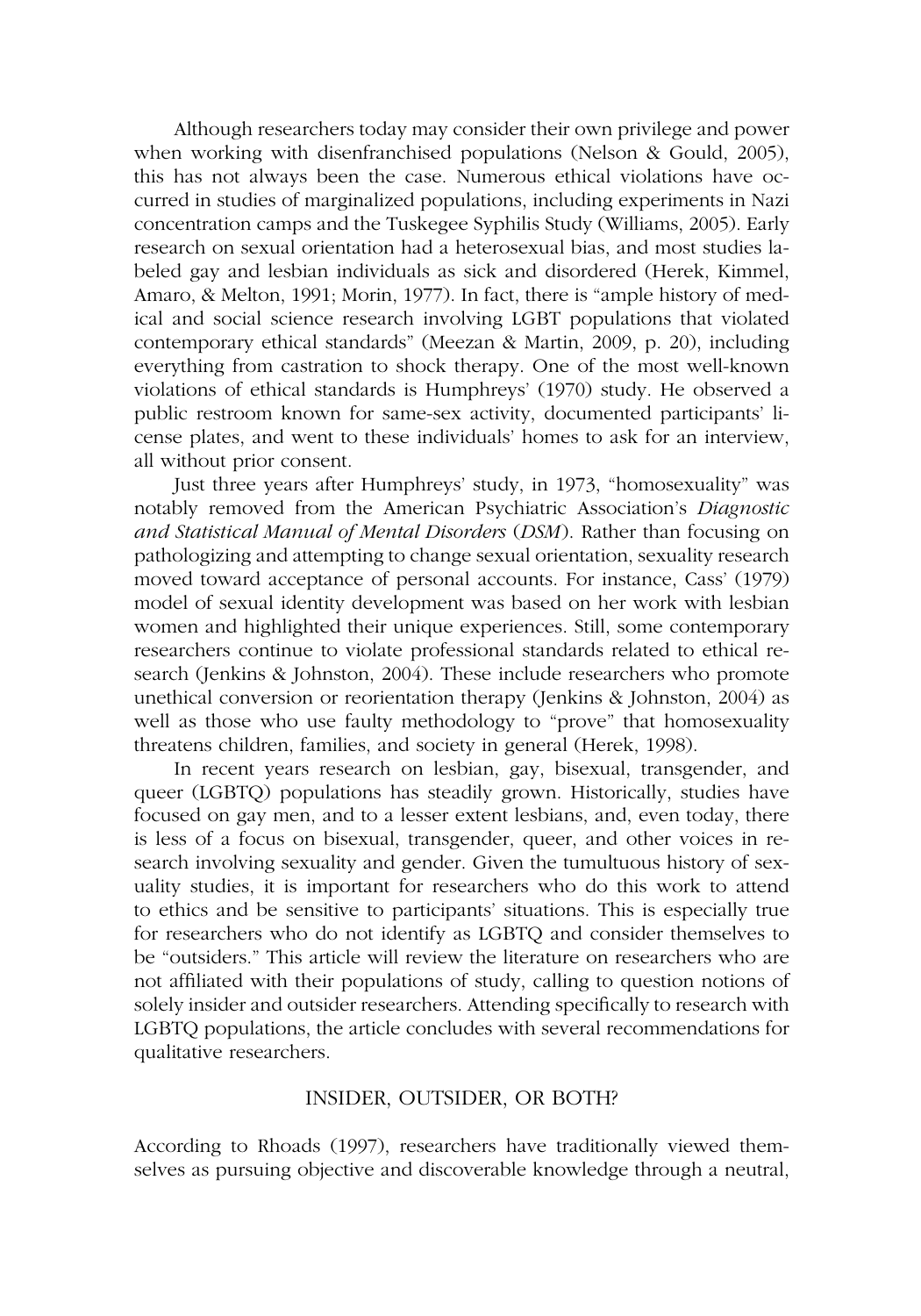disconnected process. In the past, researchers have also been categorized as solely insider or outsider. Dwyer and Buckle (2009) explain that although the majority of the discussion around insider/outsider status has occurred in fieldwork, observations, or ethnographies, this discussion is relevant to all types of qualitative research. They further argue that qualitative researchers are unique in that they often have considerable contact with participants and very rarely take on the role of a distant and neutral researcher. In the following sections I provide information on traditional definitions of insider and outsider researchers and question the false dichotomy present in historical views.

#### Insider and Outsider Researchers

Griffith (1998) defined an insider as "someone whose biography (gender, race, class, sexual orientation and so on) gives her a lived familiarity with the group being researched" (p. 362). Insiders have historically been viewed as more authentic and trustworthy. Dwyer and Buckle (2009) explained that insider status "automatically provides a level of trust and openness in your participants that would likely not have been present otherwise. One has a starting point (the commonality) that affords access into groups that might otherwise be closed to 'outsiders'" (p. 58). However, they point out that this insider status may negatively affect the research if participants assume researchers understand their experiences and leave out more detailed explanations. Similarly, insider researchers may make assumptions about participants based on personal experiences and fail to ask important questions (Dwyer & Buckle, 2009).

When studying groups and populations as an outsider, many questions arise. How will I gain access to the population of interest? What ethical dilemmas will I experience? How can I ensure that I am sensitive to the needs of a disenfranchised, marginalized, underrepresented, and perhaps overstudied group? What if I unintentionally say something offensive? What if I misunderstand and misrepresent the participants? Because marginalized populations are at risk of being abused or exploited while participating in research (Collet, 2008), it is especially important for outsider researchers to wisely design their research and attend to issues of power, positionality, and representation (Merriam et al., 2001).

#### A False Dichotomy?

Although researchers have traditionally been positioned as either insiders or outsiders, many scholars question the dichotomy of the insider/outsider and maintain that researchers can be both (Collet, 2008; Dwyer & Buckle, 2009; Griffith, 1998). This is due, in part, to the fact that populations are not homogeneous. For instance, the "G" in LGBTQ represents a diverse group of gay men, not a single, common experience. Dwyer and Buckle explain: "Holding membership in a group does not denote complete sameness within that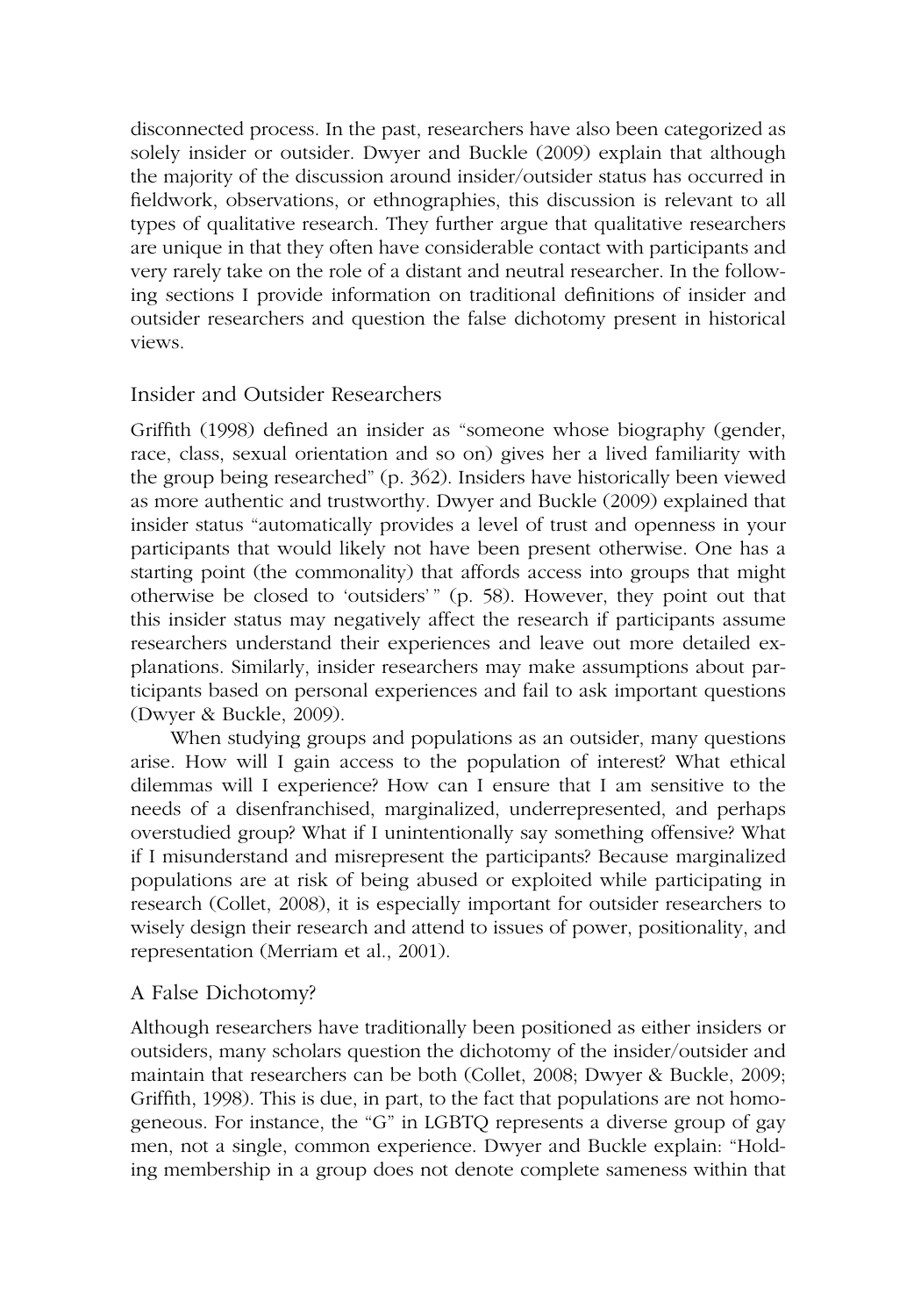group. Likewise, not being a member of a group does not denote complete difference. It seems paradoxical, then, that we would endorse binary alternatives that unduly narrow the range of understanding and experience" (p. 60). Moreover, positionality, or where one stands in relation to another, can shift over time (Merriam et al., 2001) and researchers may view themselves as both insiders and outsiders at different points in their work.

#### Literature on Positionality

Existing literature on positionality and insider/outsider research includes articles and texts by Allen (2004), Bridges (2001), Collet (2008), Dwyer and Buckle (2009), Gasman and Payton-Stewart (2006), Griffith (1998), Hing, Breen, and Gordon (2010), Jensen (1997), Le Gallais (2008), Meezan and Martin (2009), Merriam and colleagues (2001), O'Connor (2004), and Rhoads (1997). Guidelines for researchers in these articles tend to focus solely on outsider researchers. In fact, of the authors mentioned here, only a few extensively question the insider/outsider dichotomy.

For instance, Allen (2004) looks beyond the classifications of insider and outsider in discussing her ethnographic research in health care settings, providing a rich description of her dual experience as both insider and outsider. Also acknowledging the complexities in insider/outsider status, Merriam and colleagues (2001) explore the concepts of positionality, representation, and power using four research studies. Finally, O'Connor (2004) discusses the evolution of her complex positionality while studying contemporary Irish immigrants. Although these three accounts provide valuable information, none offer any direct suggestions for researchers operating as both insiders and outsiders.

Le Gallais (2008) also discussed her researcher status as both insider and outsider. Le Gallais, however, goes beyond description to identify several tools that were helpful to her in reflecting on her changing positionality: writing an autobiography, utilizing a research journal, and developing tables based on insider/outsider status and attitudes/identity. Building on Le Gallais' work, this article provides recommendations for researchers that encompass all stages of the research process.

#### RECOMMENDATIONS FOR RESEARCHERS

Only a few articles/texts on positionality focus specifically on research with LGBTQ individuals (Jensen, 1997; Meezan & Martin, 2009; Rhoads, 1997). None of these extensively question the insider/outsider dichotomy and two are dated. In order to update the literature on this topic, I offer a fresh perspective for researchers who identify themselves sometimes as insiders, sometimes as outsiders, and sometimes as both. In the remainder of this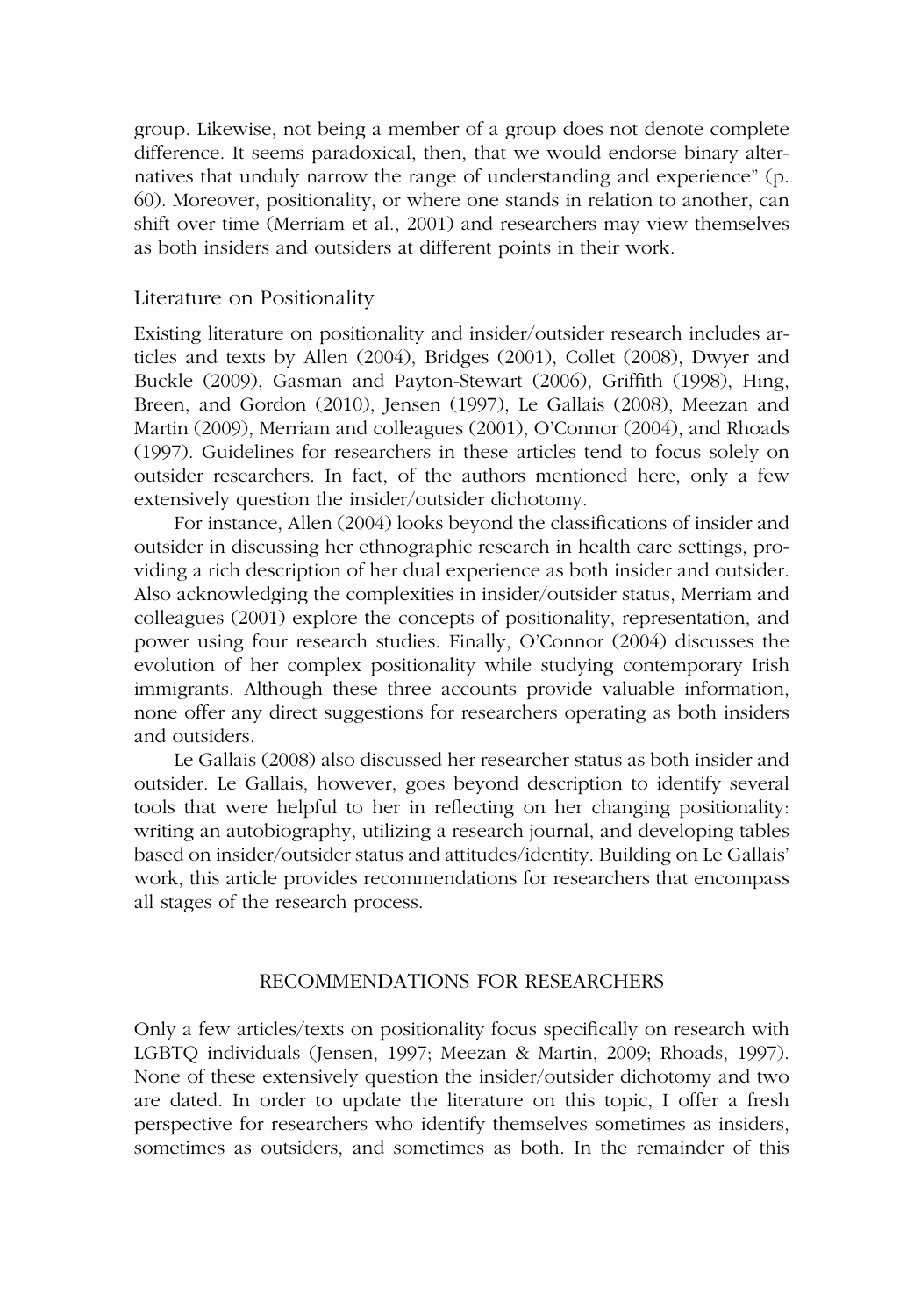article, I provide guidelines for researchers studying underrepresented and marginalized groups. Following the research process, guidelines are organized into planning the study, recruitment and initial screening, data collection, analysis, and dissemination.

#### My Research

My research focuses on understanding the process by which LGBTQ individuals with a Christian upbringing resolve conflict between sexual or gender identity and religious beliefs. As a researcher, I bring several aspects of my identity to my research, including sexual identity, gender identity, and religious identity. Other identity factors, not necessarily conveyed in the subjects of my research, also impact my interactions with study participants. These include age, race and ethnicity, culture, socioeconomic status, educational background, employment status, accent, spoken language, personality, and others I may not even recognize.

I am a straight, female, cisgender researcher who is also an ally. In today's society, my identity as straight and cisgender (my gender corresponds to my sex assigned at birth) means that I am often privileged. For instance, I can marry my male partner in all 50 states in the United States, I am able to find my gender on forms, and I do not have to worry about being fired due to my sexual orientation. In many ways, I am an outsider to LGBTQ populations. Still, my research is motivated by my status as an ally, and I seek to challenge social injustice and foster understanding about the experiences of LGBTQ individuals.

I grew up in the Catholic Church, but have also participated or been involved in other faiths during my life (Pentecostal, Methodist, nondenominational Christian, Unitarian Universalist, and Earth-based spirituality). Today, I do not identify with any one religion or dogma, viewing myself as more of a spiritual person who believes in questioning and appreciating the world around me. My involvement with multiple religious communities means that I often have had faith experiences in common with participants. This is especially true because my projects to date have all focused on people (like me) who grew up as Christians. Some participants in my studies have left the Christian faith and some continue to identify as Christian; I have found commonalities with both groups.

Other aspects of my identity which impact my research include age, race and ethnicity, culture, socioeconomic status, educational background, employment status, accent, spoken language, personality, and others I may not even recognize. I am in my mid-thirties and White, and I have lived in Louisiana, Georgia, and North Carolina. Living in these three states has exposed me to Southern, Cajun, and Appalachian cultures. Even in the South, I have been told that my Southern accent is particularly strong, and English is my first and only spoken language. After working as a social worker for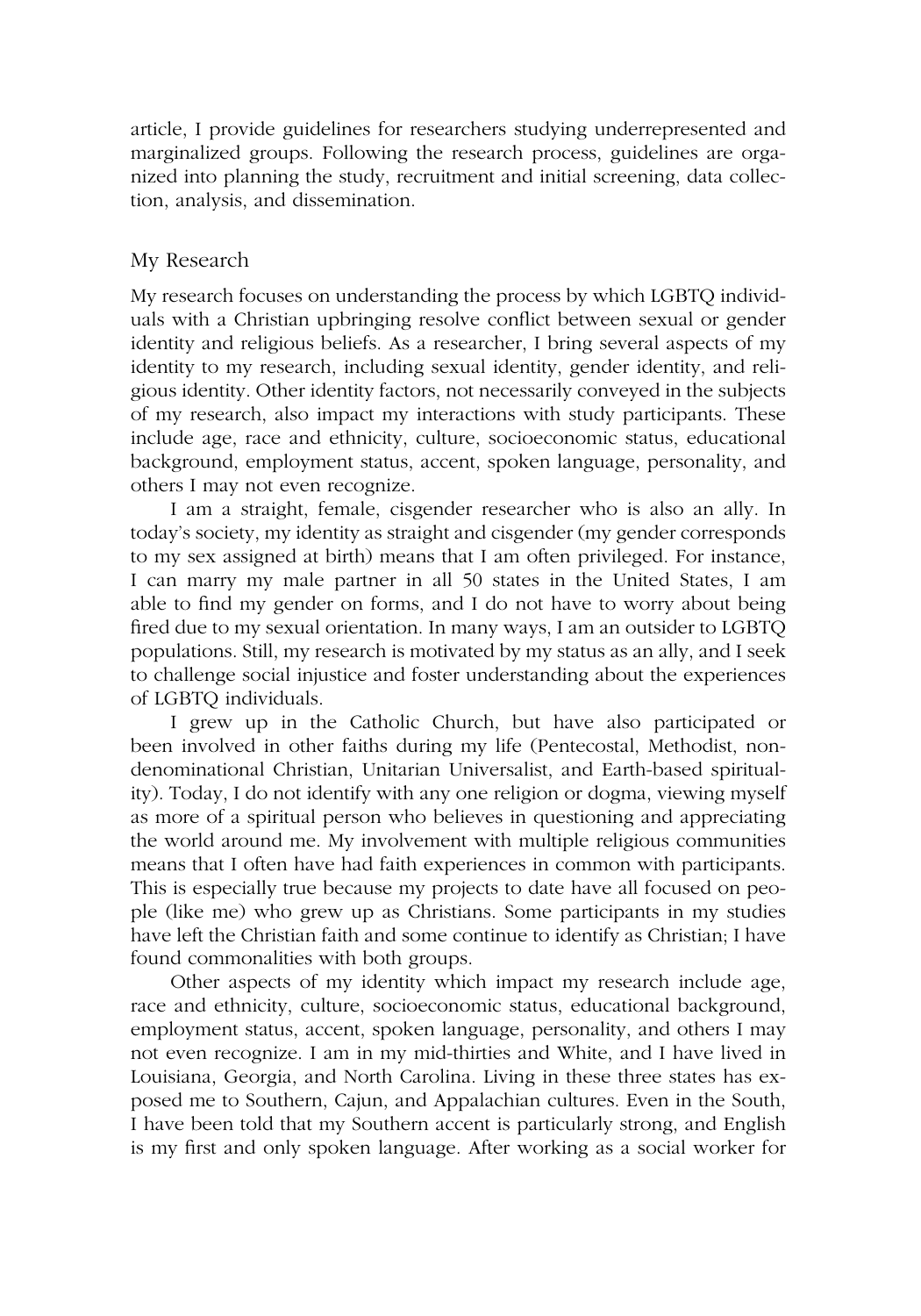several years, I earned a PhD in social work. I currently work as a social work faculty member at a university, allowing me to live comfortably. I am also presently taking classes toward a graduate certificate in expressive arts therapy. People have described me as a good listener, capable facilitator, hard worker, detail-oriented, open-minded, progressive, and sometimes quiet. My hobbies include listening to all kinds of music, cooking and baking, watching collegiate and professional sports, and spending time with my partner and our two cats.

Social workers often talk about people in the context of their environment. The roles in my life include being a partner, daughter, sister, aunt, friend, student, and teacher. Although I revealed much about myself in the preceding paragraphs, I hardly scratched the surface of my identity in the context of my home, family, work, community, and beyond. Yet, in examining even basic aspects of my identity, readers may find shared components or experiences as well as differences.

When I began my research, I viewed myself solely as an outsider and as someone who does not identify as LGBTQ. However, I realize today that this simplistic position discounts many of the similarities I have with participants and discounts the diversity within these populations. In examining my insider/outsider status now, I find that I identify sometimes as an insider, sometimes as an outsider, and sometimes as both.

#### Planning the Study

In planning the study, researchers should first develop knowledge about the population of study. Even if they consider themselves to be primarily insiders, scholars must be familiar with a population's history, educating themselves on the culture, values, and traditions of the group (Gasman & Payton-Stewart, 2006). Knowledge can be developed through research, consultation, or immersion (Meezan & Martin, 2009), and may also include developing an awareness of the politics involved in researching a particular subject area (Gasman & Payton-Stewart, 2006). For instance, Rhoads (1997), who considers himself to be an outsider researcher, worked to "develop the cultural competency and confidence necessary to engage in constructive and meaningful conversations with gay and bisexual men about their identity struggles" (p. 13). In my own research, which began with my dissertation (Levy, 2008), I began by writing a comprehensive examination report and a prospectus which both included extensive information on the history of, theories about, and previous studies with LGBTQ populations. In addition, I spoke with members of the LGBTQ populations and researchers who study these individuals in order to develop my knowledge. As my knowledge grew, so did my understanding of my own positionality as researcher. I realized that I was not solely an outsider, and had many experiences in common with LGBTQ individuals. Researchers, therefore, are encouraged to examine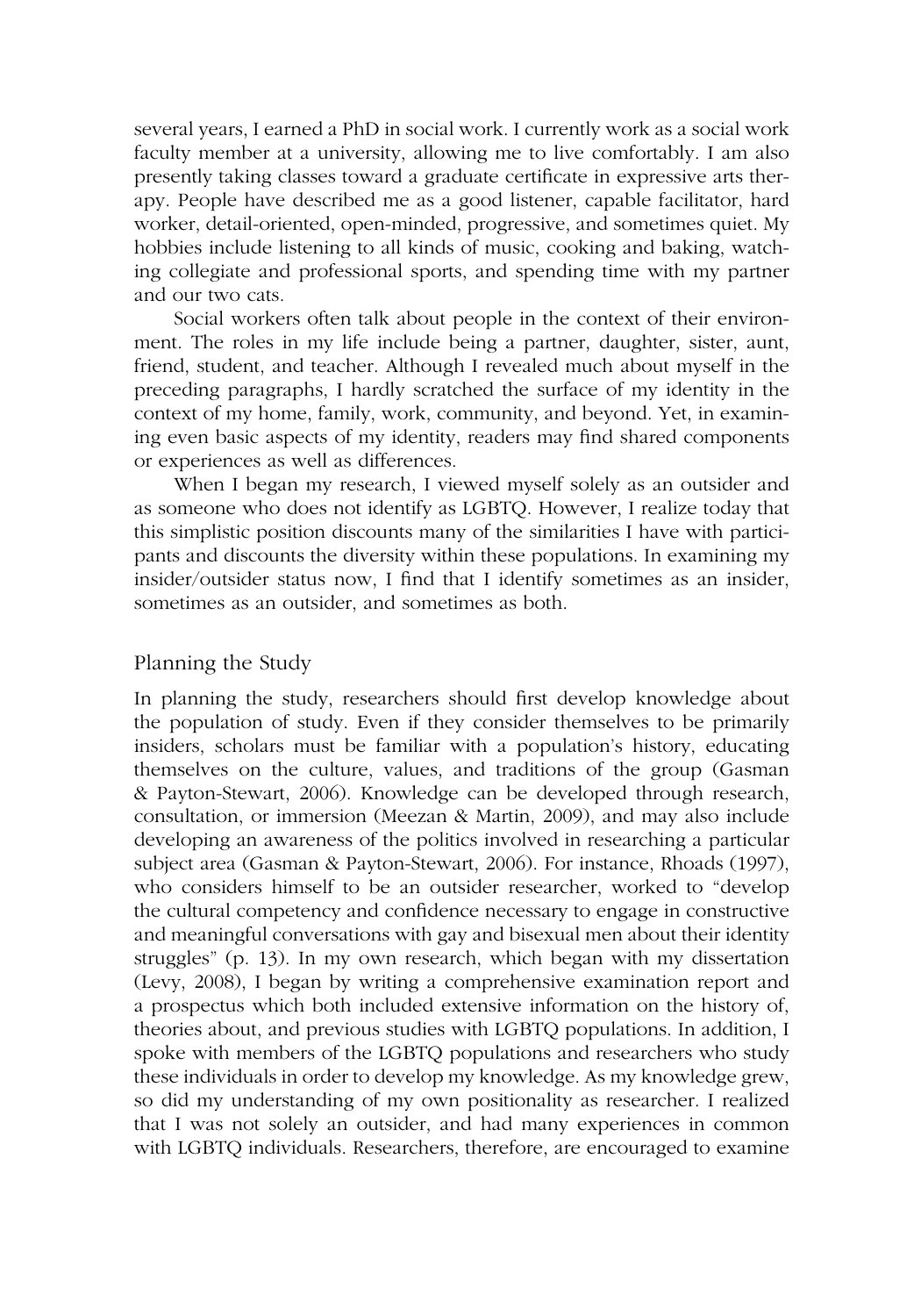their positionality as they develop knowledge about their population of interest.

In addition to developing knowledge, researchers should involve the population of study in the planning process. This is especially true for those who view themselves primarily as outsiders. Involvement may include incorporating instruments in the research that are designed by the population of study and engaging affiliated members in every stage of the planning (Meezan & Martin, 2009). In my own work, I have included affiliated members in the research team or as consultants. These collaborations are priceless, and individuals have often brought up issues or questions that I had not previously considered. For instance, one consultant encouraged me to include participants identifying as queer in my study, and advised me to develop my own knowledge related to queer theory (Levy & Johnson, 2012). The same consultant asked me to consider how being female might impact my work. Whether a researcher identifies as an insider, outsider, or both, consultants often bring up new ideas and perspectives for contemplation.

Planning for the study should also include personal reflection. All researchers benefit from carefully considering their interest in the population of study. In doing so, they will be able to better explain their research to others and be prepared for possible objections (Meezan & Martin, 2009). Contemplating why they are interested in this population will also assist scholars in uncovering any personal assumptions or biases and challenging their motivations (Gasman & Payton-Stewart, 2006). As a straight, cisgender researcher, I am often asked about my interest in the experiences of LGBTQ individuals. These questions have helped me in examining my own motivations, and my personal interest in my research. As a social worker and therapist, I have counseled clients who experience this conflict, but my interest in these topics began before then. It started when, growing up in rural, southern Georgia, several of my friends came out to me as gay. Observing their experiences of being stigmatized and oppressed in their families and churches made me a passionate advocate. Based on my experience, I suggest that researchers incorporate personal reflection in all stages of research through writing memos and journaling (described in more depth in the next paragraph), and that they begin by reflecting on their interest in this topic.

A second aspect to personal reflection is exploring subjectivity and insider/outsider status. Le Gaillais (2008) encourages researchers to write a brief autobiography, assessing and comparing their experiences and values to the population of study. In addition, scholars may opt to write in a research journal throughout the study, and examine their insider/outsider positionality (Le Gaillais, 2008). I decided to write a subjectivity statement, which included information about my own sexual orientation, gender identity, and religious background. By examining my own identities, values, and experiences, I acknowledged my subjectivity as a researcher. Moreover, I frequently write memos throughout the research process and continue to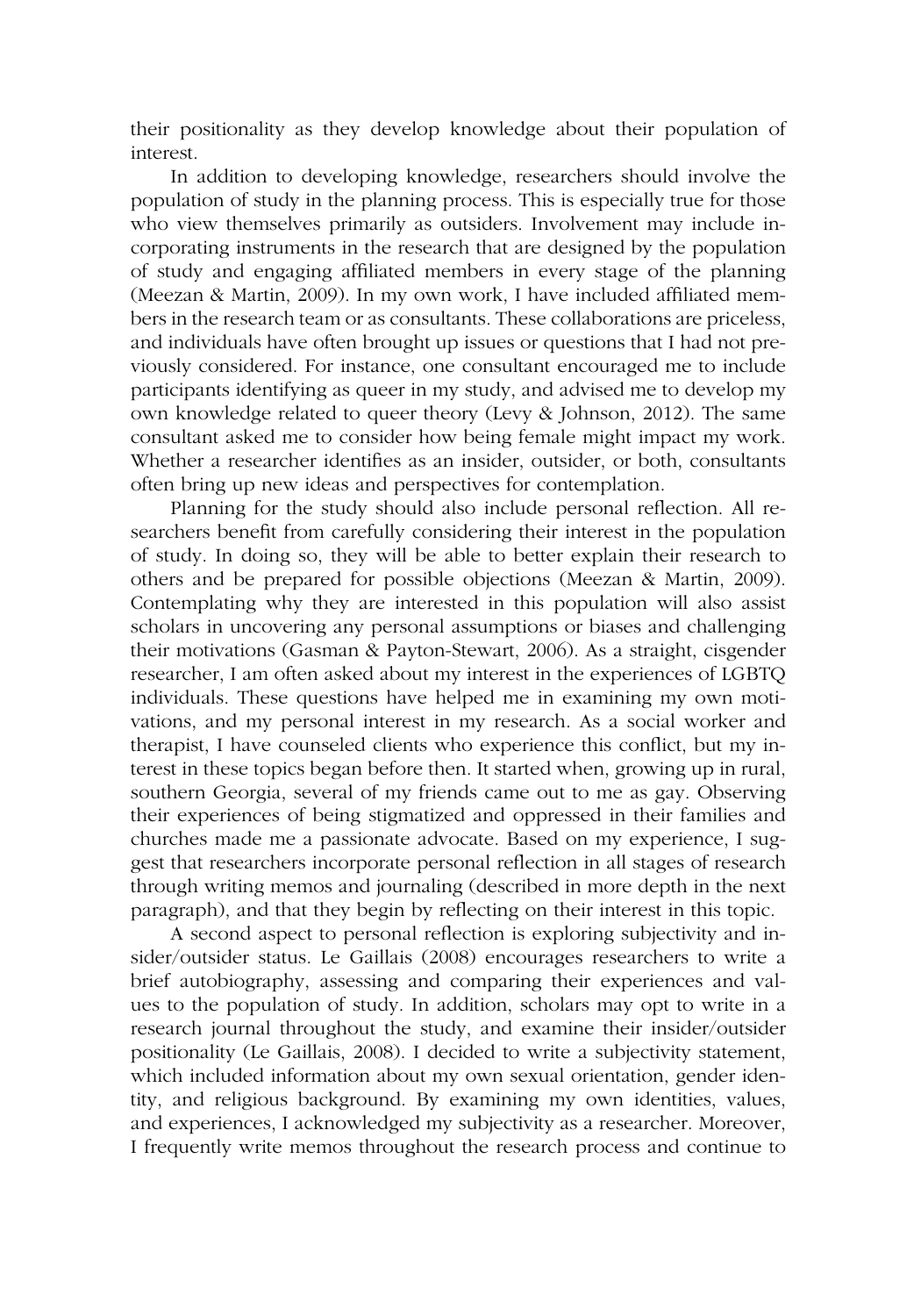address my subjectivity and positionality. I have found the following prompts to be helpful in exploring these topics: instances when I agreed or disagreed with participants, instances when my own experiences are similar to or different from the participant's experiences, and instances when my privilege was highlighted.

Finally, it is important for scholars to gain experience and establish themselves as researchers and scholars (Gasman & Payton-Stewart, 2006). In addition, when working with marginalized populations, it is important to develop an identity as an ally. I often tell coworkers and friends that "my research agenda is my life's work." I want to continue to study the intersection of religion with gender and sexual identity, and use my research to promote understanding. As mentioned earlier, researcher positionality often changes over time, and it is important for scholars to continually assess their own subjectivity and status.

#### Recruitment and Initial Screening

In recruiting and screening potential participants, researchers should first develop relationships with gatekeepers. As Rhoads (1997) points out, the most challenging part of any study for primarily outsider researchers can be the "initial phase of 'getting in'" (p. 9). Gasman and Payton-Stewart (2006) suggest reaching out to gatekeepers in the population of study throughout the duration of the study. I have also found gatekeepers to be vital during the recruitment phase. In fact, more than three-quarters of the participants in my studies learned about my research through consultants, gatekeepers, support group leaders, or previous study participants. Although not mentioned in the existing literature, researchers who consider themselves to be primarily insiders should not solely rely on their existing contacts, but should also develop gatekeeping relationships and try to ensure that participants represent diverse subgroups (and not just those known to the researcher).

In recruiting participants, it is also important to explain why the researcher is interested in this area of study. This should come naturally if researchers follow the previous guidelines regarding reflection on this topic. Researchers must be prepared to disclose their insider/outsider status and explain their interest in the population (Bridges, 2001; Gasman & Payton-Stewart, 2006). In my research, it has been important to disclose my status as a straight, cisgender ally. I have found that it puts potential participants at ease when they learn that I am an ally and an advocate. Because many of the participants in my studies have been hurt by religious leaders and church members, it is important to let them know that I am seeking to promote understanding within faith communities through this research. I have had several phone conversations during recruitment in which individuals have literally breathed a sigh of relief when I explained my research interests and goals. In addition, scholars should "be open, respectful and understanding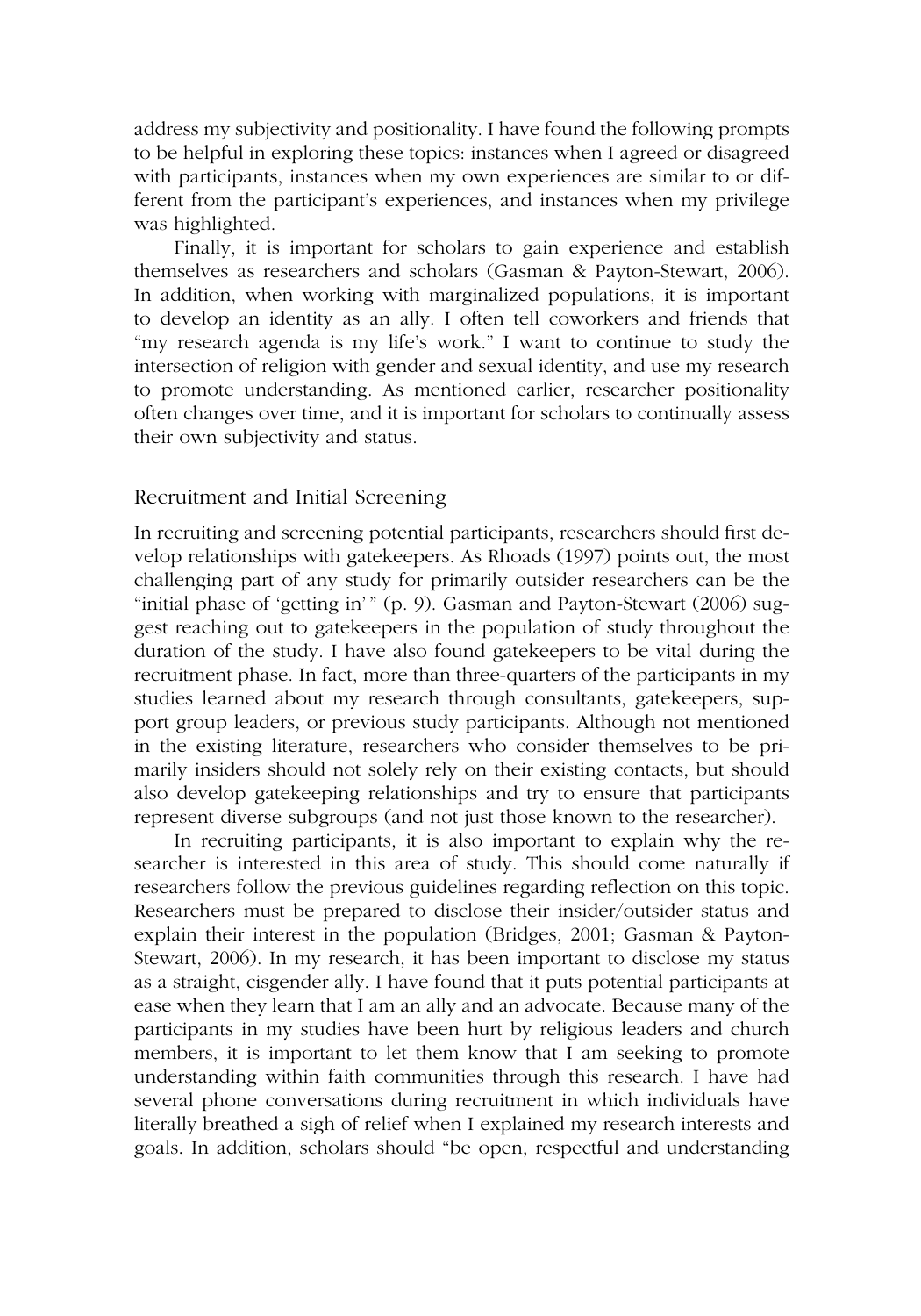of those who challenge your research" (Gasman & Payton-Stewart, 2006, p. 145).

Although the recruitment process should always include a review of the study processes and procedures, this is especially true when working with marginalized populations. This includes mentioning the purpose of study, data collection procedures, confidentiality, dissemination, criteria for participation, and so forth. In particular, researchers should ensure that individuals understand that they can decline participation at any time. I have found it helpful to review information about the study during the recruitment process, data collection, and beyond. In addition, I always provide participants with a hard copy of the study information.

Finally, researchers should attempt to develop rapport with individuals during the recruitment and screening process by demonstrating "care and respect for research and research participants" (Gasman & Payton-Stewart, 2006, p. 146). Creating relationships based on trust and mutual respect is essential. Moreover, developing a sense of equality in the relationship is important and can empower participants (Merriam et al., 2001). I have found that all three of the previous recommendations—developing relationships with gatekeepers, explaining interest in the research topic, and reviewing the study procedures—can assist in developing rapport. As I discuss next, involving participants in the analysis and dissemination, as well as the data collection, can assist in balancing the power in the researcher/participant relationship.

#### Data Collection

First and foremost in data collection, researchers should create a comfortable space for the interview. Because researchers may be asking vulnerable participants to talk about sensitive and very personal information, it is important that participants feel safe. The environment should be private and confidential, and I always let the participant select the interview location. I have interviewed participants in their homes, in their places of employment, and in my office. If we meet in my office, I will arrange the space so the participant has a comfortable place to sit and set their belongings. Tissues, a trash can, and bottled water are within reach, and I remind participants that we can stop the interview at any time for a break, no questions asked. Finally, I put up a "meeting in progress" sign on my office door so that we are not interrupted.

Data collection should include listening attentively to the participants, knowing what questions to ask, and knowing when to ask them. These suggestions are important for researchers regardless of positionality. Those who view themselves primarily as insiders should not make assumptions about participants' experiences. Furthermore, all researchers should use the language and terms that participants use to describe themselves, asking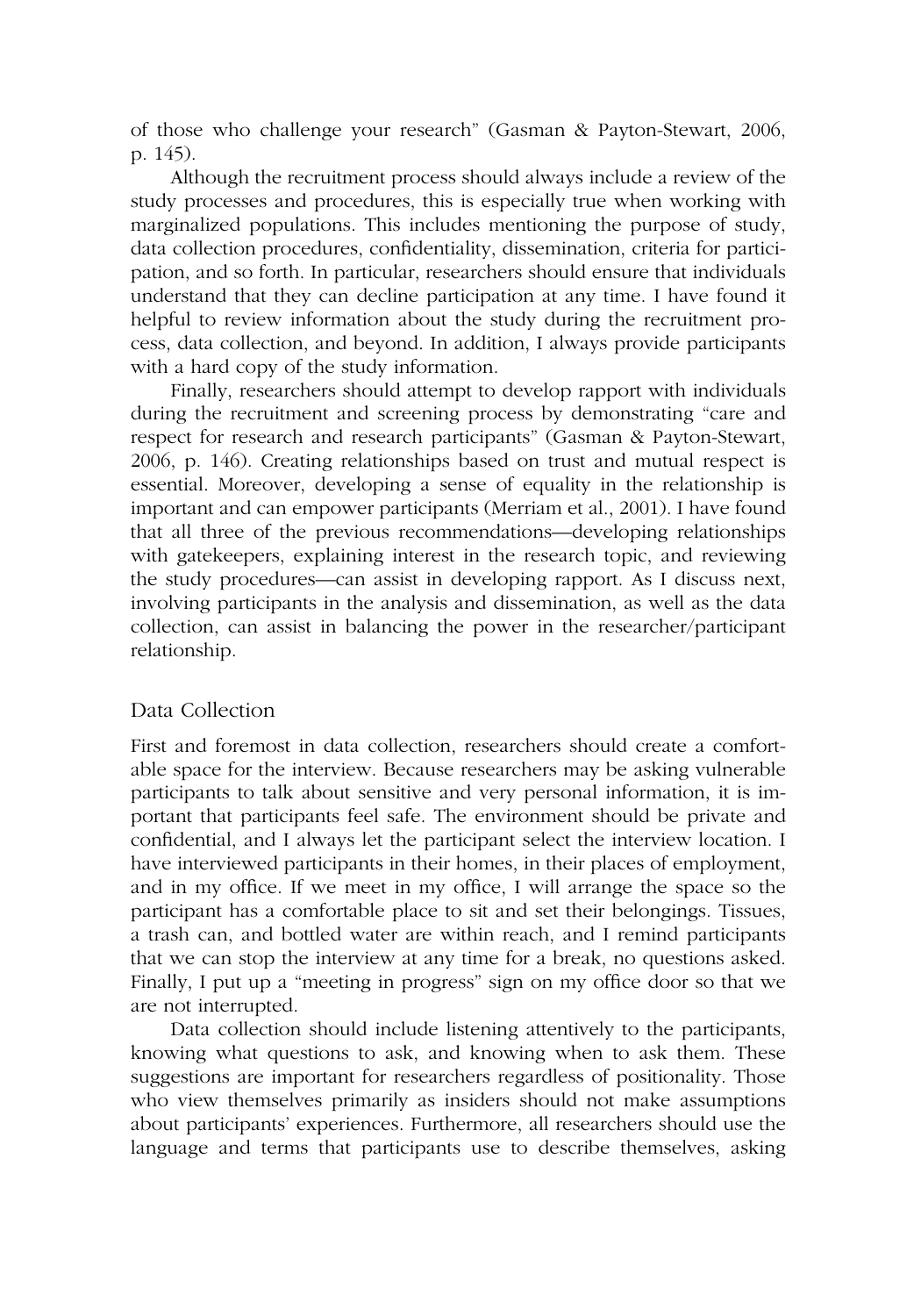questions about meanings behind these identifiers. Interviewers should also be comfortable asking for clarifications when needed rather than making assumptions about what participants mean. For instance, participants will sometimes ask, "Do you know what I mean?" When this happens, I like to respond with, "Tell me what you mean."

In addition to creating a comfortable space and listening, researchers should again review study guidelines and develop rapport with participants. These can be completed throughout the study, and were discussed in more detail earlier.

#### Analysis

Many studies end participants' involvement after data collection. However, some researchers involve participants in analysis, and this involvement can be crucial when studying marginalized populations. In my research, for example, I have completed member checks. I send participants their one-page participant descriptions, a one-page summary of my analysis, a lengthier description of each of the findings, and participants' quotes supporting each finding. I invite them to contact me with their feedback, additions, clarifications, and comments. Because of these member checks, one participant asked me to make a correction to his participant description, noting that he sought therapy during his time in college rather than after graduation. Several participants commented on themes they had not previously mentioned in the initial interview, explaining that these findings were true for them as well. Another way to include member checks is through focus groups, where individuals meet to discuss their reactions to the findings. Finally, researchers may invite participants to actively participate in the initial analysis rather than just providing reactions after analysis is complete.

Regardless of who participates in the analytic process, researchers may analyze data using multiple perspectives or theories (Gasman & Payton-Stewart, 2006). Through this type of analysis, researchers can review their subjectivity and become conscious of their limited worldviews (Gasman & Payton-Stewart, 2006). In my study, in addition to obtaining member checks, I had multiple consultants assist in the analytic process and I viewed the interview data through several different lenses or theories. These included Cass' (1979) theory of sexual identity development, queer theory, Fowler's (1981) stages of faith, and Mezirow's (1991) transformational learning theory. This theoretical triangulation encouraged new and different ways of looking at the data, and I found it helpful in making conclusions about the findings.

#### Dissemination

Many researchers, like me, use their research to advocate for equal rights and to promote understanding. Jensen (1997) notes an obligation to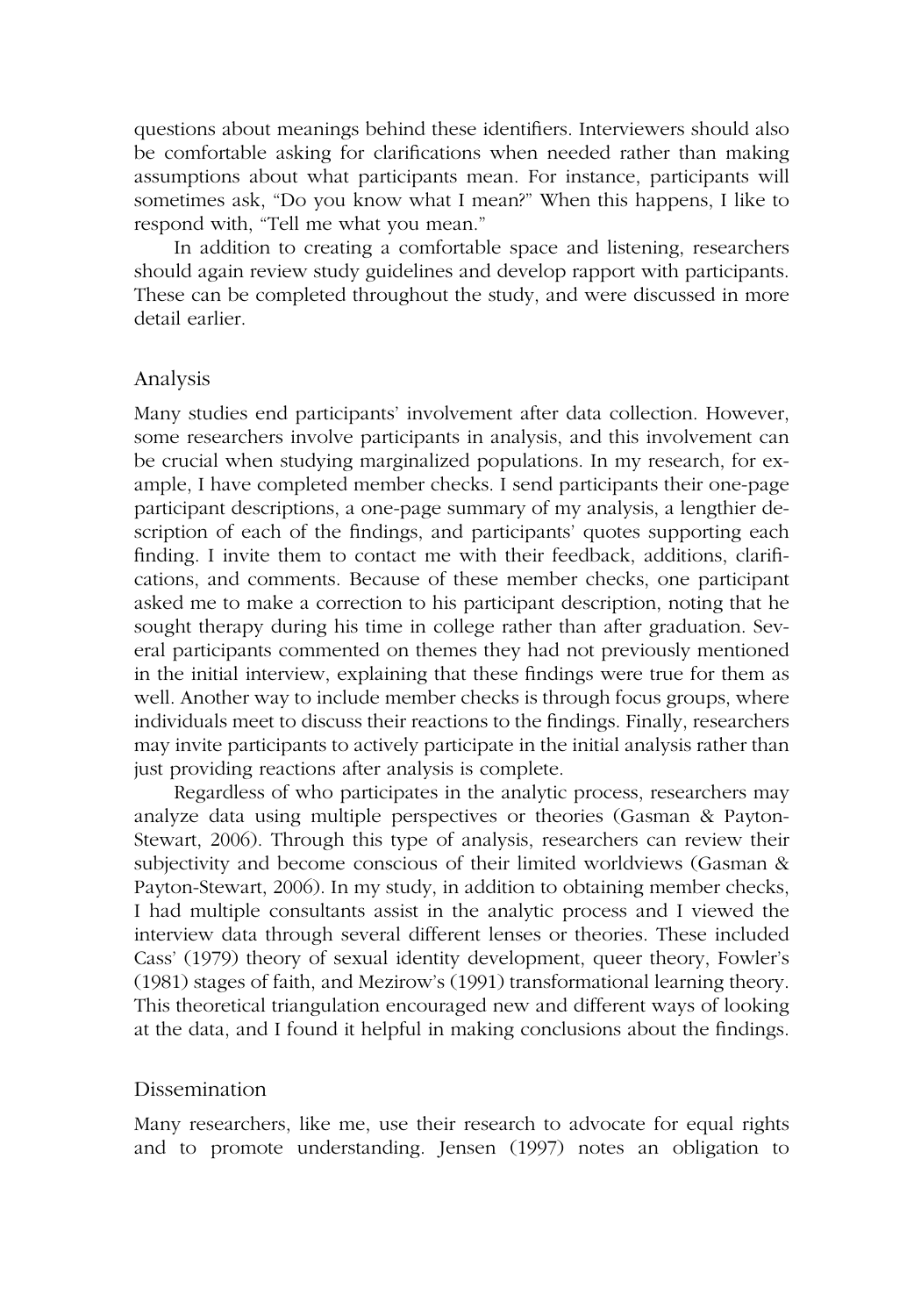participants' struggles against injustice. In fact, researchers and allies may be better received by some audiences and thus may have a better opportunity to change minds (Gasman & Payton-Stewart, 2006). Rhoads (1997) explains that "researchers play an active role in creating specific discourses about various identity groups, such as lesbian, gay, and bisexual people" (p. 16). In my own research, I have found situations in which churches, religious groups, and religious individuals are more likely to engage in a conversation with a straight, cisgender woman, than they would with someone who is LGBTQ. For instance, I recently presented at a national conference for a Christian-based organization and received very positive reviews, even from those who held views differing from my own. One gentleman noted that he felt more comfortable hearing about my research than he would have felt talking directly with someone who is LGBTQ. He explained that he did not feel pressured to respond immediately, and enjoyed having time to reflect on these topics.

In disseminating research, it is also important to present the findings to those who are part of the researched population (Gasman & Payton-Stewart, 2006). In fact, welcoming and seeking comments from research consumers in general allows for a more interactive and equal relationship between the researcher and consumer (Merriam et al., 2001). I have spoken at several local PRIDE events as well as national conferences with LGBTQ themes, and have had wonderful comments and questions from LGBTQ individuals. These conversations have led me to explore new topics in my research, and have been extremely helpful. I have also published my research in journals focused on LGBTQ subjects.

Finally, in disseminating research, it is important to always disclose the researcher positionality (Jensen, 1997), to explain interest in the population of study, and note subjectivity. According to Merriam and colleagues (2001), "every researcher struggles with representing the 'truth' of their findings as well as allowing the 'voices' of their participants to be heard" (p. 414). One way to reduce subjectivity is for researchers to present direct transcription without commentary (Bridges, 2001). In my own articles and presentations, I tend to disclose my identity as straight and cisgender, my subjectivity, and my interest in LGBTQ issues. In addition, I present findings accompanied by numerous participant quotes. Sharing themes in participants' own words is not only powerful; it also presents the experiences through their perspective rather than through my subjective lens or interpretation.

#### **CONCLUSION**

Historically, much of the research with marginalized populations has been completed by researchers who consider themselves to be outsiders and do not identify with their population of study. This article argues that the notion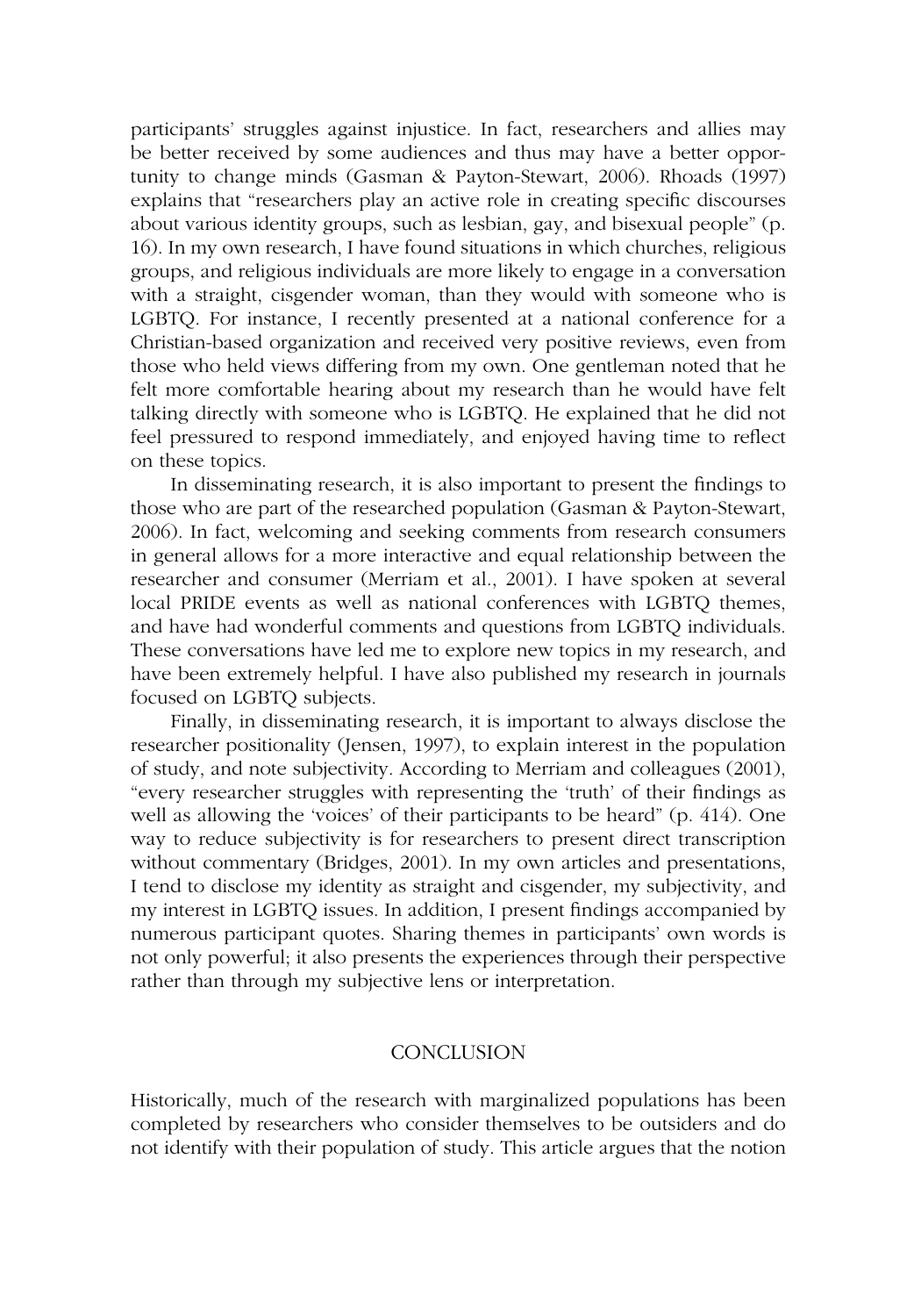of insider/outsider is overly simplistic and the positionality of the researcher in relation to the population of study is often fluid and complex. In addition to providing an example of my own positionality in studying experiences of LGBTQ populations, this article provides suggestions for qualitative researchers studying historically marginalized populations. Researchers should reflect upon their own positionality and subjectivity, provide this information to participants, and involve gatekeepers and consultants in the research.

#### **REFERENCES**

- Allen, D. (2004). Ethnomethodological insights into insider-outsider relationships in nursing ethnographies of healthcare settings. *Nursing Inquiry*, *11*(1), 14–24.
- Bridges, D. (2001). The ethics of outsider research. *Journal of Philosophy of Education*, *35*(3), 371–386.
- Cass, V. C. (1979). Homosexual identity formation: A theoretical model. *Journal of Homosexuality*, *4*(3), 219–235.
- Cass, V. C. (1984). Homosexual identity formation: Testing a theoretical model. *The Journal of Sex Research*, *20*(2), 143–167.
- Collet, B. A. (2008). Confronting the insider-outsider polemic in conducting research with diasporic communities: Towards a community-based approach. *Refuge*, *25*(1), 77–83.
- Dwyer, S. C., & Buckle, J. L. (2009). The space between: On being an insideroutsider in qualitative research. *International Journal of Qualitative Methods*, *8*(1), 54–63.
- Evans, M. E., Mejia-Maya, L. J., Zayas, L. H., Boothroyd, R. A., & Rodriguez, O. (2001). Conducting research in culturally diverse inner-city neighborhoods: Some lessons learned. *Journal of Transcultural Nursing*, *12*(1), 6–14.
- Fowler, J. W. (1981). *Stages of faith: The psychology of human development and the quest for meaning*. San Francisco, CA: Harper & Row.
- Gasman, M., & Payton-Stewart, L. (2006). Twice removed: A White scholar studies the history of Black sororities and a Black scholar responds. *International Journal of Research & Method in Education*, *29*(2), 129–149.
- Griffith, A. I. (1998). Insider/outsider: Epistemological privilege and mothering work. *Human Studies*, *21*, 361–376.
- Herek, G. M. (1998). *Psychological perspectives on lesbian and gay issues* (vol. 4). Thousand Oaks, CA: SAGE Publications.
- Herek, G. M., Kimmel, D. C., Amaro, H., & Melton, G. B. (1991). Avoiding heterosexist bias in psychological research. *American Psychologist*, *46*(9), 957–963.
- Hing, N., Breen, H., & Gordon, A. (2010). Respecting cultural values: Conducting a gambling survey in an Australian indigenous community. *Australian and New Zealand Journal of Public Health*, *34*(6), 547–553.
- Humphreys, L. (1970). *Tearoom trade: Impersonal sex in public places*. Chicago, IL: Aldine Publishing.
- Jenkins, D., & Johnston, L. B. (2004). Unethical treatment of gay and lesbian people with conversion therapy. *Families in Society: The Journal of Contemporary Social Services*, *85*(4), 557–561.